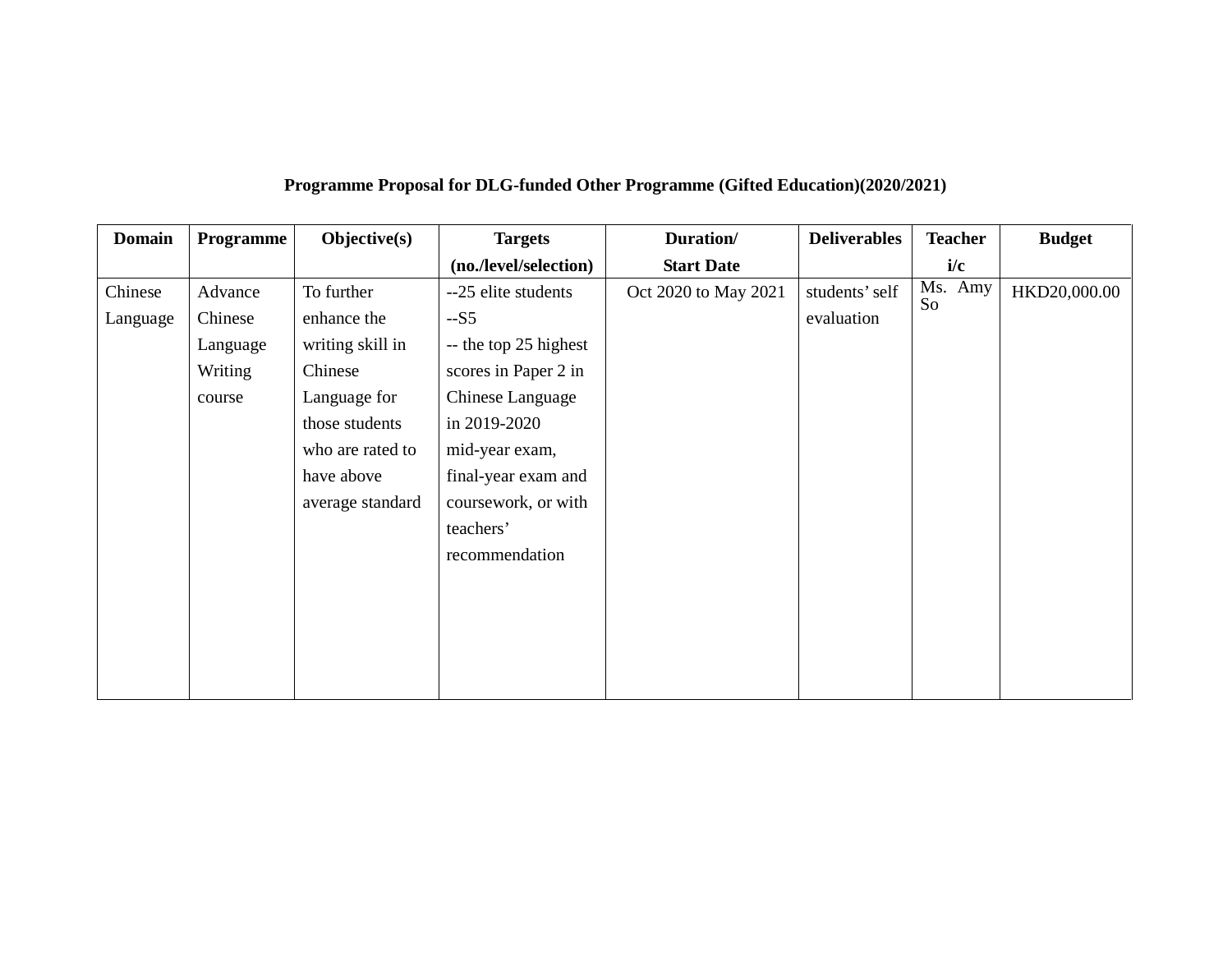| Advance<br>Chinese<br>Language<br>Writing<br>course  | To further<br>enhance the<br>writing skill in<br>Chinese<br>Language for<br>those students<br>who are rated to<br>have above<br>average standard | --25 elite students<br>$-S6$<br>-- the top 25 highest<br>scores in Paper 2 in<br>Chinese Language<br>in 2018-2019<br>mid-year exam,<br>final-year exam and<br>coursework, or with<br>teachers'<br>recommendation | Oct 2020 to May 2021 | students' self<br>evaluation | Ms. Amy<br>So   | HKD10,000.00 |
|------------------------------------------------------|--------------------------------------------------------------------------------------------------------------------------------------------------|------------------------------------------------------------------------------------------------------------------------------------------------------------------------------------------------------------------|----------------------|------------------------------|-----------------|--------------|
| Advance<br>Chinese<br>Language<br>Speaking<br>course | To further<br>enhance the<br>speaking skill in<br>Chinese<br>Language of<br>those students<br>who are rated to                                   | --35 elite students<br>$-S5$<br>-- the top 35 annual<br>scores of Paper 4<br>Speaking in Chinese<br>Language in<br>2019-2020 mid-year                                                                            | Oct 2020 to May 2021 | students' self<br>evaluation | Ms<br>Amy<br>So | HKD6,000.00  |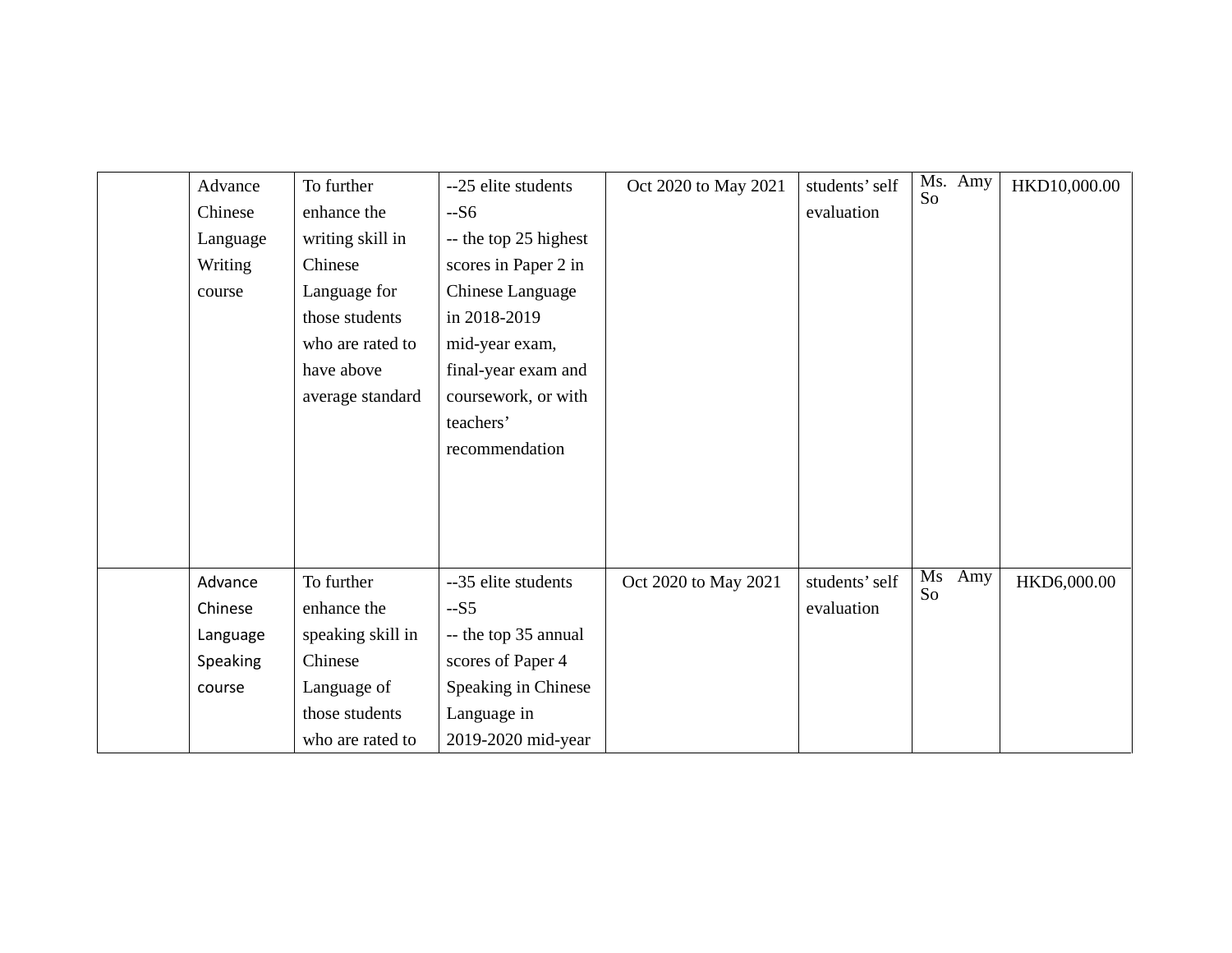|  | have above       | exam, final-year    |  |  |
|--|------------------|---------------------|--|--|
|  | average standard | exam and            |  |  |
|  |                  | coursework, or with |  |  |
|  |                  | teachers'           |  |  |
|  |                  | recommendation      |  |  |
|  |                  |                     |  |  |
|  |                  |                     |  |  |
|  |                  |                     |  |  |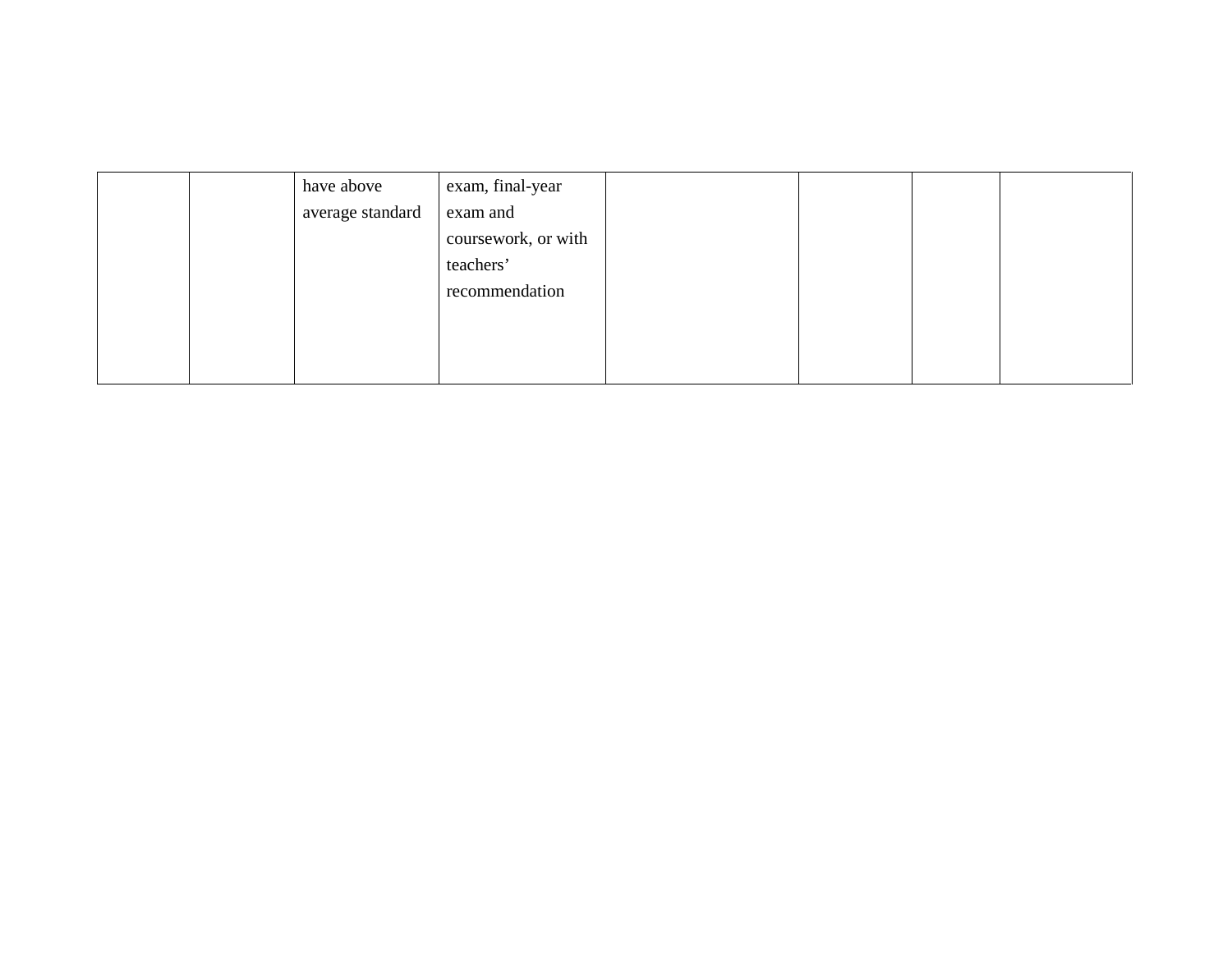|  | Programme Proposal for DLG-funded Other Programme (Gifted Education) (2020-2021) |  |  |
|--|----------------------------------------------------------------------------------|--|--|
|  |                                                                                  |  |  |

| <b>Domain</b> | Programme   | $Objective(s)$ | <b>Targets</b>                       | <b>Duration/Start</b>  | <b>Deliverables</b> | Teacher i/c    | <b>Budget</b>  |
|---------------|-------------|----------------|--------------------------------------|------------------------|---------------------|----------------|----------------|
|               |             |                | (no./level/selection)                | <b>Date</b>            |                     |                |                |
| English       | S.5 Writing | To help        | 20 higher<br>$\blacksquare$          | Eight sessions $(1.5)$ | Writing             | Ms. Jovie Ko & | HKD15,000      |
| Language      | Enrichment  | students to    | achievers in S.5                     | hours per session)     | assessment (prior   | Mrs. Shanice   | (including)    |
|               | Programme   | develop key    | Overall results of<br>$\overline{a}$ |                        | and post            | Szeto          | tuition, the   |
|               |             | strategies to  | Mid-year                             | February 2021 to       | programme) and      |                | course-related |
|               |             | consolidate    | Examination in                       | April 2021             | individual          |                | materials and  |
|               |             | and sharpen    | English Language                     |                        | progress report     |                | marking of 6   |
|               |             | their writing  | in 2020-2021 and                     |                        | (post               |                | pieces of      |
|               |             | skills and     | with teachers'                       |                        | programme)          |                | writing for    |
|               |             | techniques     | recommendation                       |                        |                     |                | each student)  |
|               |             |                |                                      |                        |                     |                |                |
|               |             |                |                                      |                        |                     |                |                |
|               |             |                |                                      |                        |                     |                |                |
|               |             |                |                                      |                        |                     |                |                |
|               |             |                |                                      |                        |                     |                |                |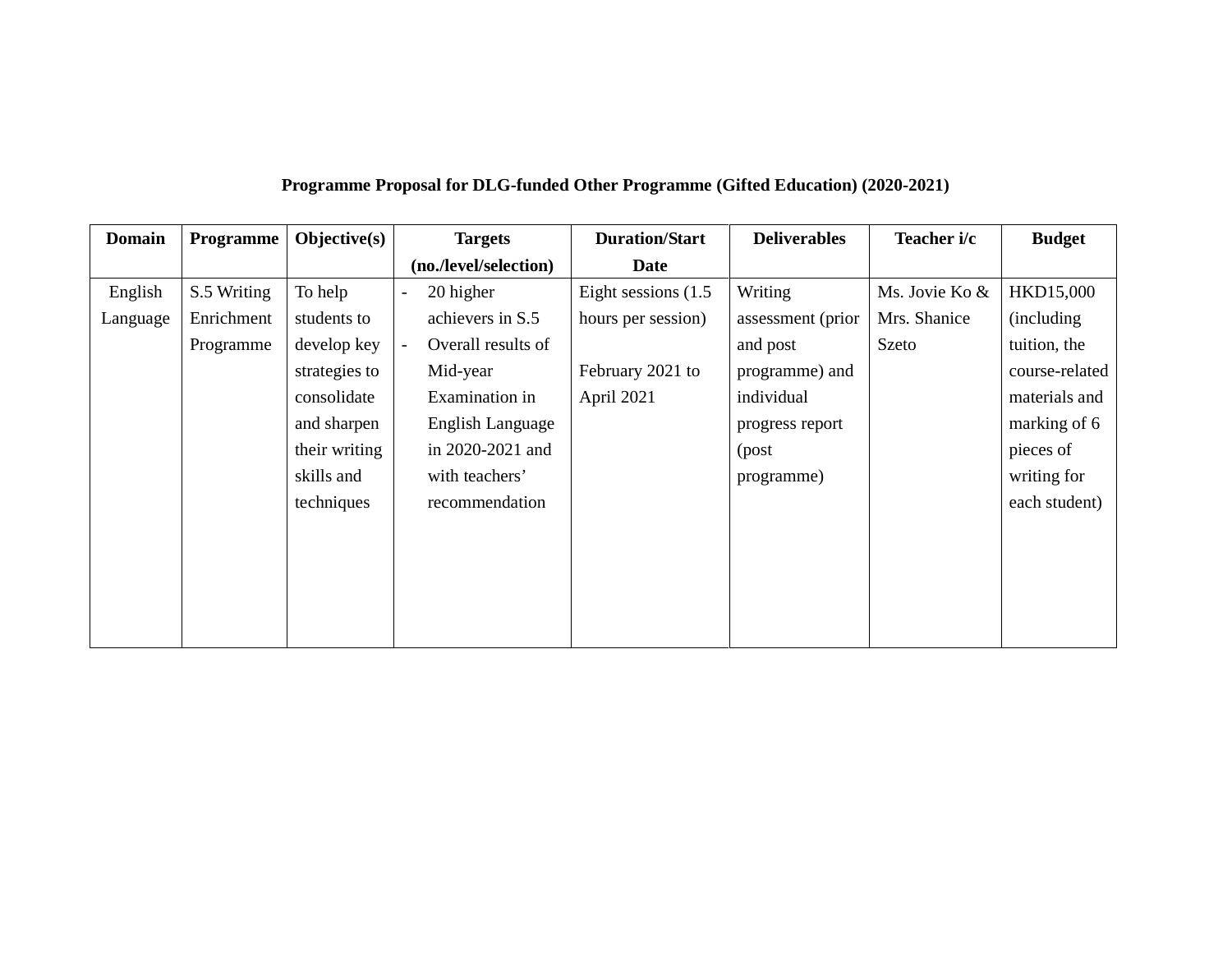| Programme Proposal for DLG-funded Other Programme (Gifted Education) (2020-2021) |  |  |  |
|----------------------------------------------------------------------------------|--|--|--|
|----------------------------------------------------------------------------------|--|--|--|

| <b>Domain</b>      | <b>Programme</b> | $Objective(s)$ | <b>Targets</b>          | <b>Duration/Start</b> | <b>Deliverables</b>          | Teacher i/c   | <b>Budget</b> |
|--------------------|------------------|----------------|-------------------------|-----------------------|------------------------------|---------------|---------------|
|                    |                  |                | (no./level/selection)   | <b>Date</b>           |                              |               |               |
| <b>Mathematics</b> | Self-paced       | To provide     | Around 10 S.4           | From October 2020     | - Performance                | Mr. Roger Lui | HKD5,000.00   |
|                    | e-learning       | an             | students and around     | to April 2021         | <b>Statistics</b>            |               |               |
|                    | packages         | alternative    | 15 S.5 students will be |                       | Assessment<br>$\blacksquare$ |               |               |
|                    |                  | self-directed  | selected based on       |                       | data available               |               |               |
|                    |                  | learning       | students' past          |                       | in the                       |               |               |
|                    |                  | channel        | performance in          |                       | e-learning                   |               |               |
|                    |                  | for students   | Mathematics             |                       | platform                     |               |               |
|                    |                  | who have       | assessments and         |                       | provided in the              |               |               |
|                    |                  | keen interest  | teachers'               |                       | package                      |               |               |
|                    |                  | and are        | recommendation          |                       |                              |               |               |
|                    |                  | gifted in      |                         |                       |                              |               |               |
|                    |                  | Mathematics    |                         |                       |                              |               |               |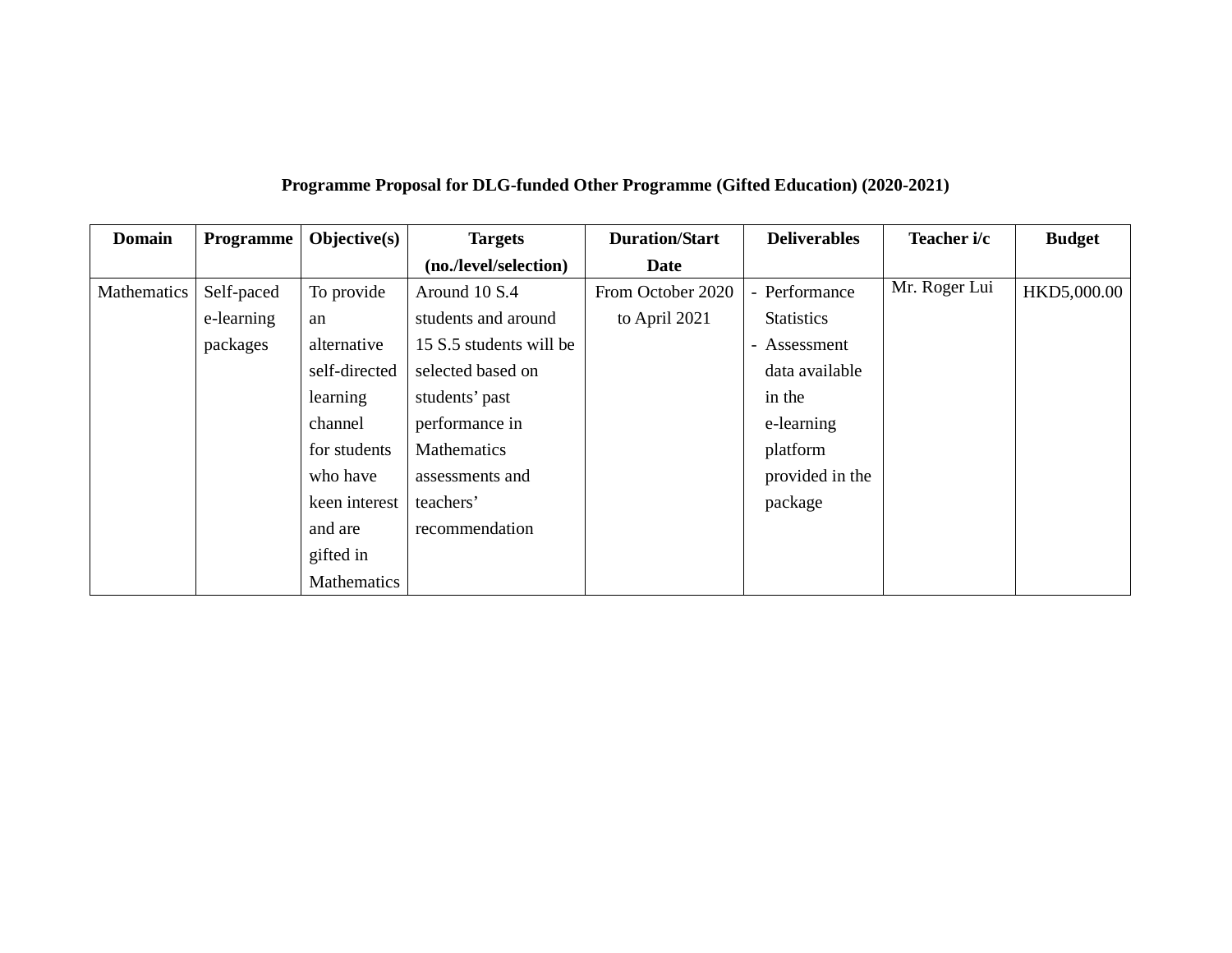|  |  | Programme Proposal for DLG-funded Other Programme (Gifted Education)(2020-21) |  |
|--|--|-------------------------------------------------------------------------------|--|
|  |  |                                                                               |  |

| <b>Domain</b>  | <b>Programme</b>    | Objective(s)    | <b>Targets</b>         | Duration /        | <b>Deliverables</b> | Teacher i/c            | <b>Budget</b> |
|----------------|---------------------|-----------------|------------------------|-------------------|---------------------|------------------------|---------------|
|                |                     |                 | (no./level/selection)  | <b>Start Date</b> |                     |                        |               |
| Liberal        | Elite class for     | Through after   | Top 15 students in     | February 2021     | Result of           | Mrs. Ada Lo            | HKD5,000.00   |
| <b>Studies</b> | S <sub>4</sub> high | school tutorial | <b>Liberal Studies</b> | to                | participants in     | (Panel)                |               |
|                | achievers           | and practical   | Mid-year Exam          | April 2021        | the Final Exam      | chairperson of         |               |
|                |                     | sessions,       |                        |                   | will be             | <b>Liberal Studies</b> |               |
|                |                     | students'       |                        |                   | improved            |                        |               |
|                |                     | examination     |                        |                   |                     |                        |               |
|                |                     | skills will be  |                        |                   |                     |                        |               |
|                |                     | enhanced        |                        |                   |                     |                        |               |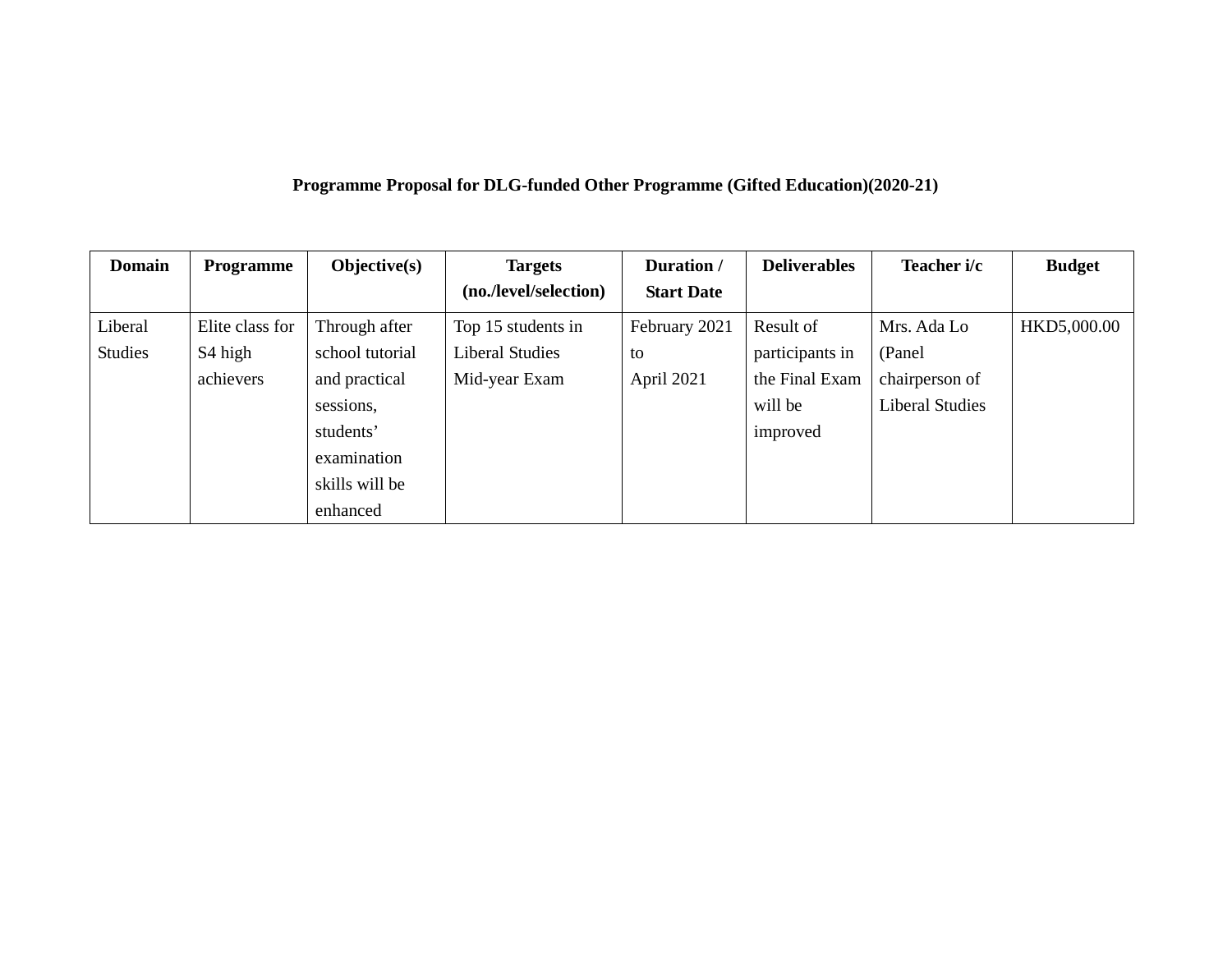## **Programme Proposal for DLG-funded Other Programme (Gifted Education)(2020-21)**

| <b>Domain</b> | <b>Programme</b> | Objective(s)       | <b>Targets</b>        | Duration /        | <b>Deliverables</b> | Teacher i/c                       | <b>Budget</b> |
|---------------|------------------|--------------------|-----------------------|-------------------|---------------------|-----------------------------------|---------------|
|               |                  |                    | (no./level/selection) | <b>Start Date</b> |                     |                                   |               |
| Science       | High order       | To enhance         | Top 10 students in    | October, 2020     | One                 | $\overline{\text{Mrs}}$ Cathy Chu | HKD9,000.00   |
| Education     | thinking skills  | self-learning      | Physics, Chemistry    | to                | assignment for      |                                   |               |
|               | training for     | practices of the   | and Biology (from the | April, 2021       | each session.       |                                   |               |
|               | S.6              | more able          | annual subject scores |                   |                     |                                   |               |
|               |                  | students and help  | in previous year)     |                   |                     |                                   |               |
|               |                  | them master        |                       |                   |                     |                                   |               |
|               |                  | higher-order       |                       |                   |                     |                                   |               |
|               |                  | thinking skills in |                       |                   |                     |                                   |               |
|               |                  | learning Science   |                       |                   |                     |                                   |               |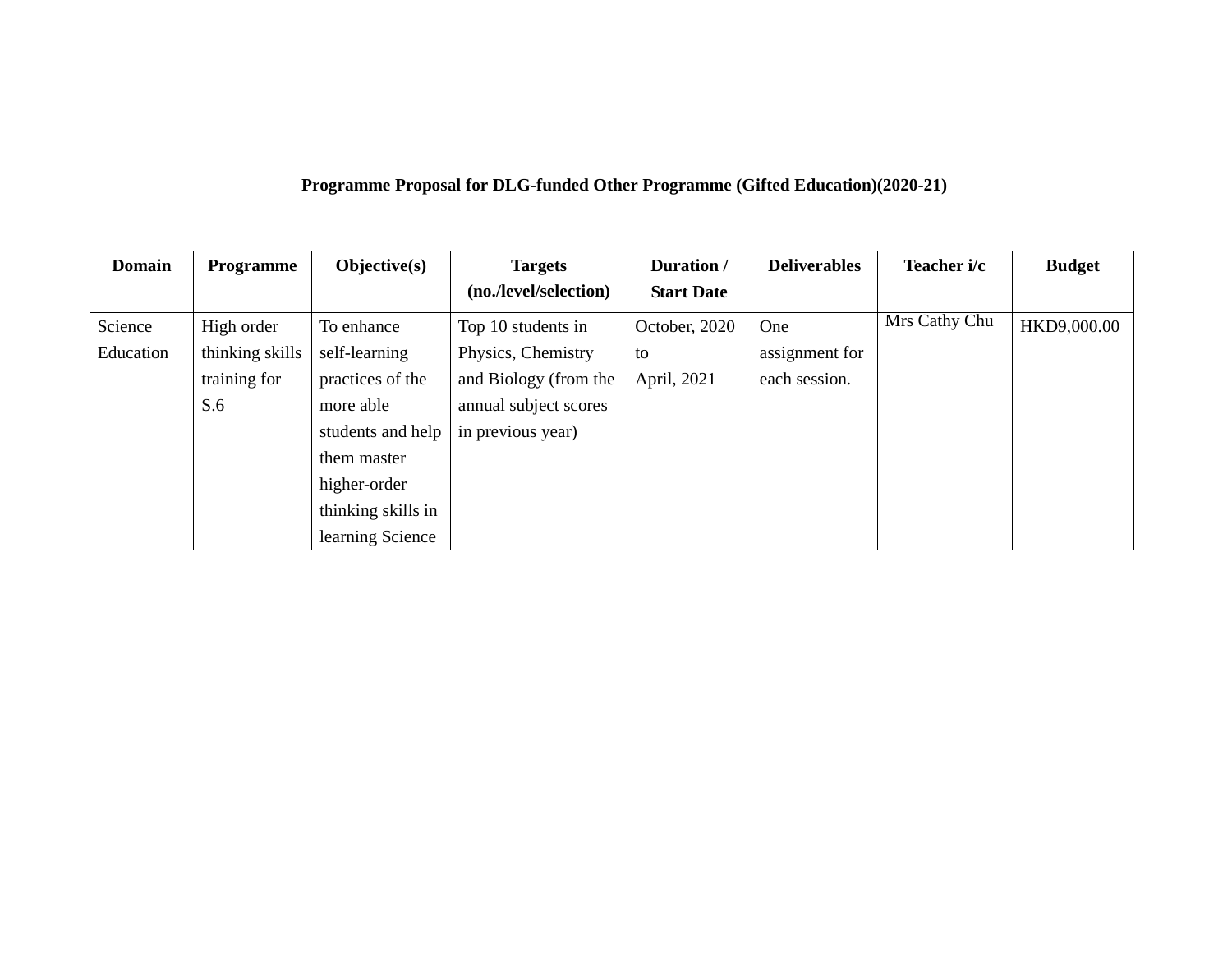## **Programme Proposal for DLG-funded Other Programme (Gifted Education)(2020-21)**

| <b>Domain</b> | <b>Programme</b> | $Objective(s)$             | <b>Targets</b>        | Duration /        | <b>Deliverables</b> | Teacher i/c   | <b>Budget</b> |
|---------------|------------------|----------------------------|-----------------------|-------------------|---------------------|---------------|---------------|
|               |                  |                            | (no./level/selection) | <b>Start Date</b> |                     |               |               |
| Technology    | Coding skills    | To broaden                 | 10 students           | Around 10         | One task for        | Mr Dixon Fong | HKD 6,000.00  |
| Education     | and exam         | students'                  | S4-S6 students        | lessons from      | each lesson         |               |               |
|               | skills training  | perspective in             | nominated by the ICT  | January 2019      |                     |               |               |
|               |                  | the application of $\vert$ | teacher with specific | to June 2020      |                     |               |               |
|               |                  | coding                     | criteria              |                   |                     |               |               |
|               |                  |                            |                       |                   |                     |               |               |
|               |                  |                            |                       |                   |                     |               |               |